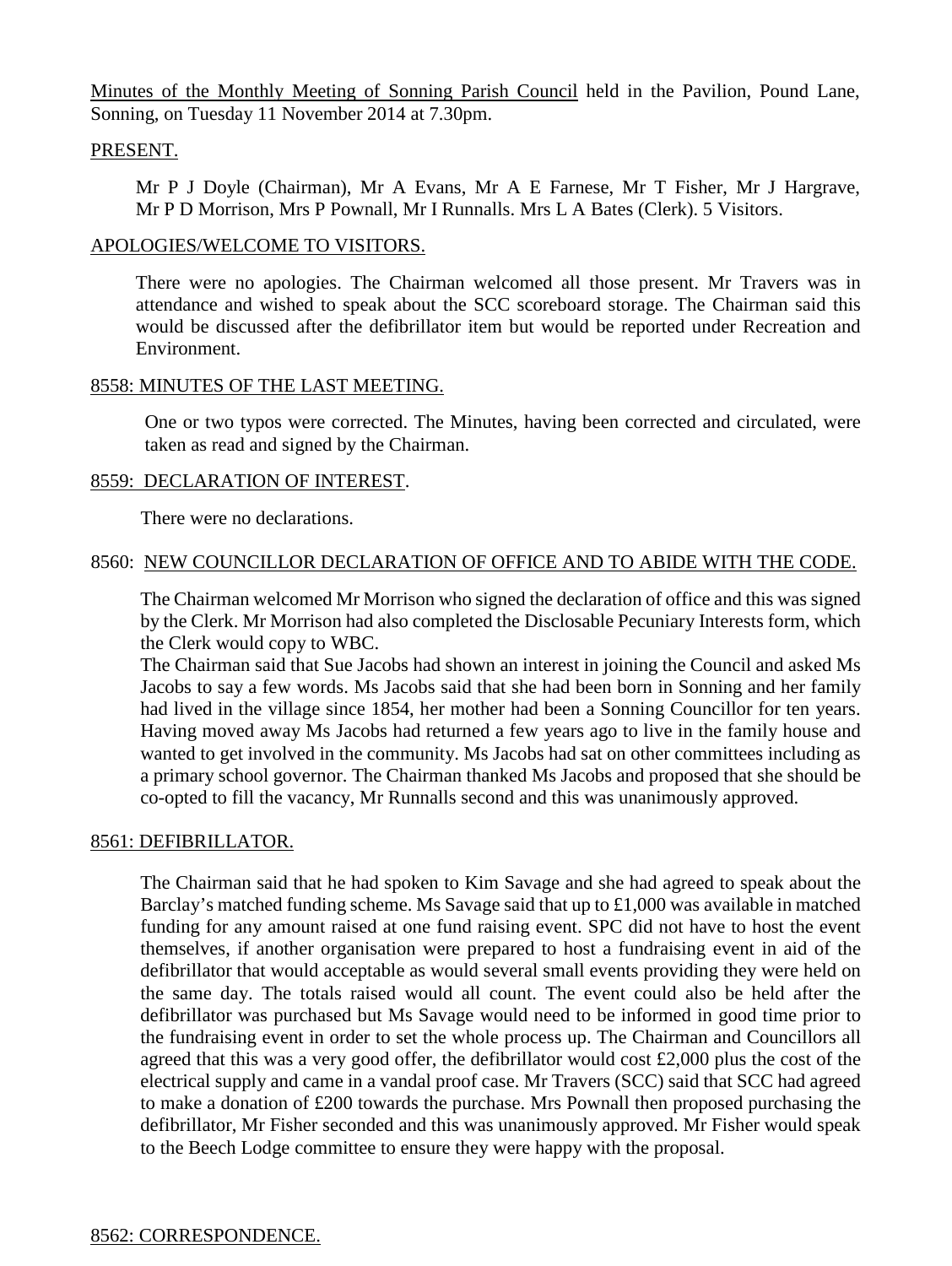Request for Dog Bin Pound Lane. Mr Hamblin had asked if it would be possible for SPC to provide a dog bin in Pound Lane by the junction with Duffield Road. This area was well used by dog walkers and there were numerous examples of dog litter being left in plastic bags on the verges or hung on bushes. Mr Hamblin felt that the provision of a suitable bin would minimise the problem. It was agreed that this was a good idea in principle, the Chairman and Mr Farnese would check the location and bring recommendations to the December meeting.

WBC Open Space Maintenance Consultation. WBC were considering the best way to provide these services with the limited budget they had.

Meeting with Lafarge 13 November 4.00pm. The Chairman and Mr Hargrave would be attending this meeting.

Borough Parish W.G. 23 October. Mr Farnese said that he had attended this meeting and Clare Lawrence had spoken on planning and would be using issues raised to formulate an agenda for the proposed planning training event on 26 November. There had also been an interesting discussion regarding the Parish precept support grant, and indications that WBC expected Parishes to look at increasing their 2015/16 Precepts.

WBC Planning Training – 26 November 6-8pm. The Chairman and Mr Farnese would attend. E-mail re: SPC letter dated 15 October. This had been circulated to all Councillors.

Repairs to Towpath Sonning Bridge-Charvil direction. The Clerk had received a very nice email thanking the Council for their assistance in this matter. WBC had now carried out the repairs.

Eddie Napper – Reply to Comments on Flooding. Mr Napper had sent a reply to the SPC comments that neglected ditches and drains were contributing to flooding in Sonning. It was agreed that the Chairman should meet Mr Napper to discuss issues that needed to be brought to his attention. Mr Napper had said that clearing the ditches was a matter for the adjoining landowners to address as ditches facilitated the draining of the landowners land.

WBC Consultation on Arborfield and Newland Village Design Statement. This was open for comments.

CAB Request. CAB had asked if the annual contribution to the organisation could be increased to £100 for 2015/16.

Great House. The Chairman said that the new manager of the Hotel had spoken to him about proposed works they intended to carry out in the New Year. The manager had also said that his plans showed the boundary of the Great House as being the riverbank, which included the SPC owned Wharf and had asked if they could maintain the area. The Chairman had shown a copy of the SPC deeds to the manager and had declined the maintenance offer.

# 8563: PLANNING.

The Chairman said that the application at Sonning Dene had been withdrawn. The retrospective application for the flags/advertising at the Fire Station had been approved. The application at Birchley to demolish the existing house and replace with four had been recommended for approval. The two immediate neighbours had written to support the application and there was some concern that these neighbours might want to do a similar development. There had been two earlier applications on the site and both had been dismissed on appeal. SPC had objected to the proposal, which was contrary to WBC policies. The office of Mrs T May (MP) had asked WBC, on behalf of objectors, about the pre-planning advice and had been told that they did not disclose such information. The application for Homelea was to demolish the existing and to replace with a very large new house. A lot of work was being carried out at the Old House in Thames Street and they had applied for permission to widen the access and install a sliding gate. SPC had no objections but had asked that Highways ascertain the safety of the proposal.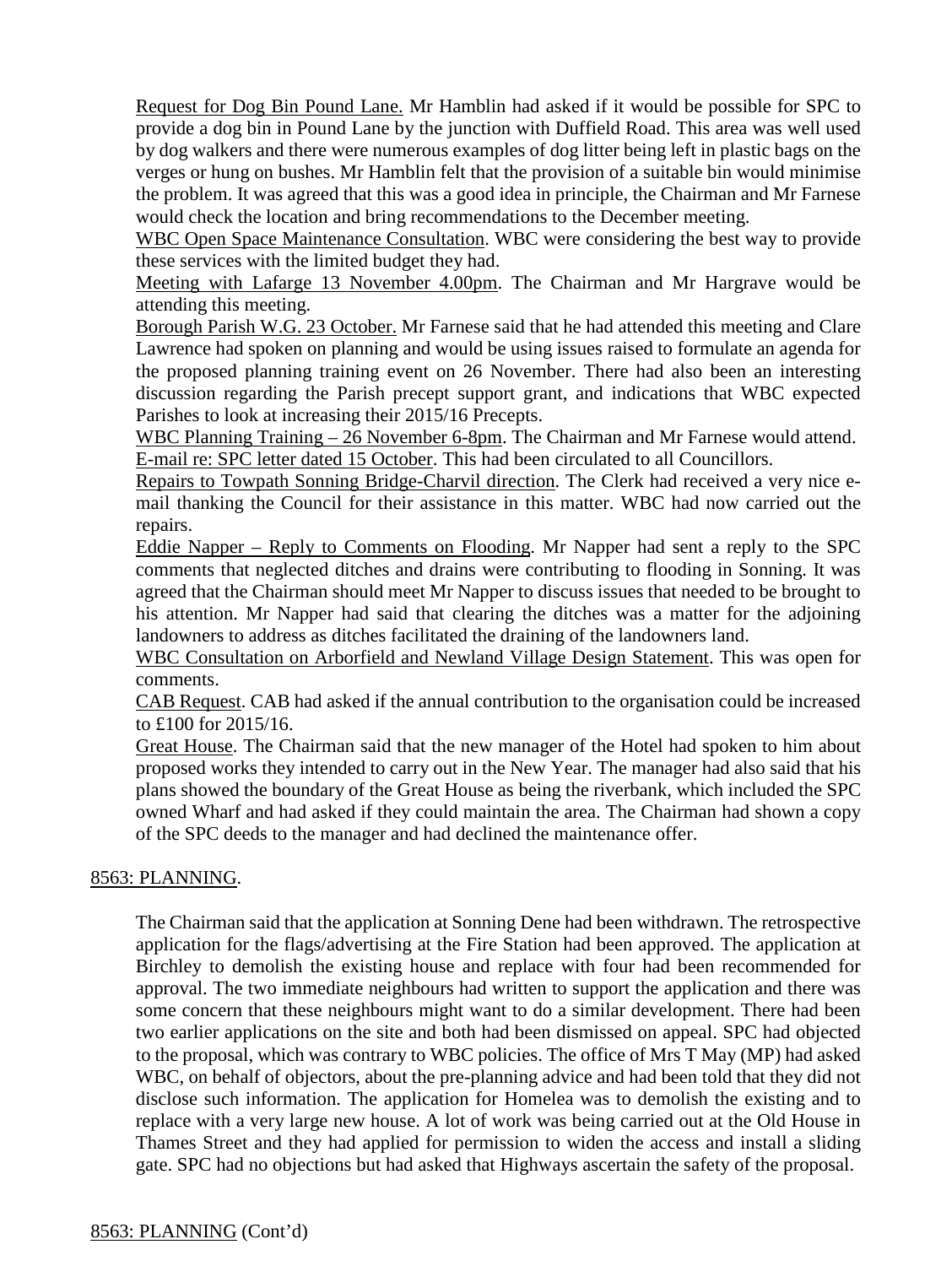The following applications were ongoing: 100 Thames Valley Park Drive (A/2014/1668): 100 Thames Valley Park Drive (CLP/2014/1606): South Lodge Sonning Lane (F/2014/1832): 25 Glebe Lane (F/2014/1874): Birchley Old Bath Road (F/2014/1879**).**

The following applications had been approved: Sonning Fire Station (A/2014/1327**:** Sonning Mead Thames Street (F/2014/1778**:** Cotswold Bath Road (F/2014/1971): Sonning Farm (A/2014/1806).

The following applications had been refused. There were no refusals.

The following new applications had been received. The Sharrow Parkway Drive (F/2014/2063) Erection of single storey rear extension: St. Andrews Church (NMT/2014/2083) Non-material amendment to planning consent F/2014/0049 to allow the reduction of one pair of double doors to single door to north elevation replacement of window with external door to west elevation and glazing bars to roof lights on south (hidden) elevation: August Field (C/2014/2112) Submission of details to comply with the following conditions of planning consents F/2013/0140 & CA/2011/0524:F/2013/0140:3. Site Survey4. Arboricultural Method Statement.5. Programme of Archaeological Work.6. Contamination. 7. Samples and details of materials.9. Sample panel of brickwork.10. Sample of roofing.11. Scheme of Landscaping.13. Boundary Treatments.21. Bicycle parking.CA/2011/0524:2.a b c & d. Arboricultural Method Statement.3. Programme of Archaeological Work.4. Commencement of demolition: St Andrews Church (C/2014/2110) Submission of details to comply with the following conditions of planning consent F/2014/0049:4. Samples and details of materials.5. Building details.7. Construction Management Plan.8. Scheme of Landscaping.9. Method Statement for Arboricultural Works Scheme.11. Details of secure and covered bicycle parking.13. Archaeology: Homelea/May Tree House (F/2014/1946) Erection of 5 bedroom dwelling following demolition of existing dwelling: Holme Park Sports ground (F/2014/2196) Erection of sports and physiotherapy clinic following demolitions of existing sports club changing facilities. Club bar and extended store: Reading Blue Coat School (F/2014/2116). Erection of single storey Changing Room Block following removal of existing timber shed plus link to existing outside swimming pool: The Old House Thames Street (F/2014/2166). Erection of new electrically operated gates and new brick piers and front boundary wall: 33 Little Glebe (F/2014/2285). Erection of single storey rear extension to form conservatory.

# 8564: CONSERVATION ASSESSMENT.

The Chairman said that he and Mr Thorpe had met the Conservation Architect to discuss the draft CAA. Mr Stephens had picked up a few issues and had asked that some personal comments should be removed and also the section on Local Plans. The Great House was mentioned but was listed as the White Hart in the Listed Buildings schedule and that name should be used, there were no street names on the maps provided but WBC would be prepared to supply copies with names included and would produce a limited run for residents who did not have access to the internet. Mr Thorpe had gone away to revise the draft and Mr Stephens would then like to run it past his colleagues.

# 8565: QUESTIONS FOR BOROUGH COUNCILLOR.

In the absence of Cllr Haines there were no questions.

# 8566: PARISHIONERS QUESTIONS

The Chairman invited Mr McCulloch to speak. Mr McCulloch said that there was frustration about the prolonged dispute between the Parish Council and himself. The Council's reply had

# 8566: PARISHIONERS QUESTIONS (Cont'd)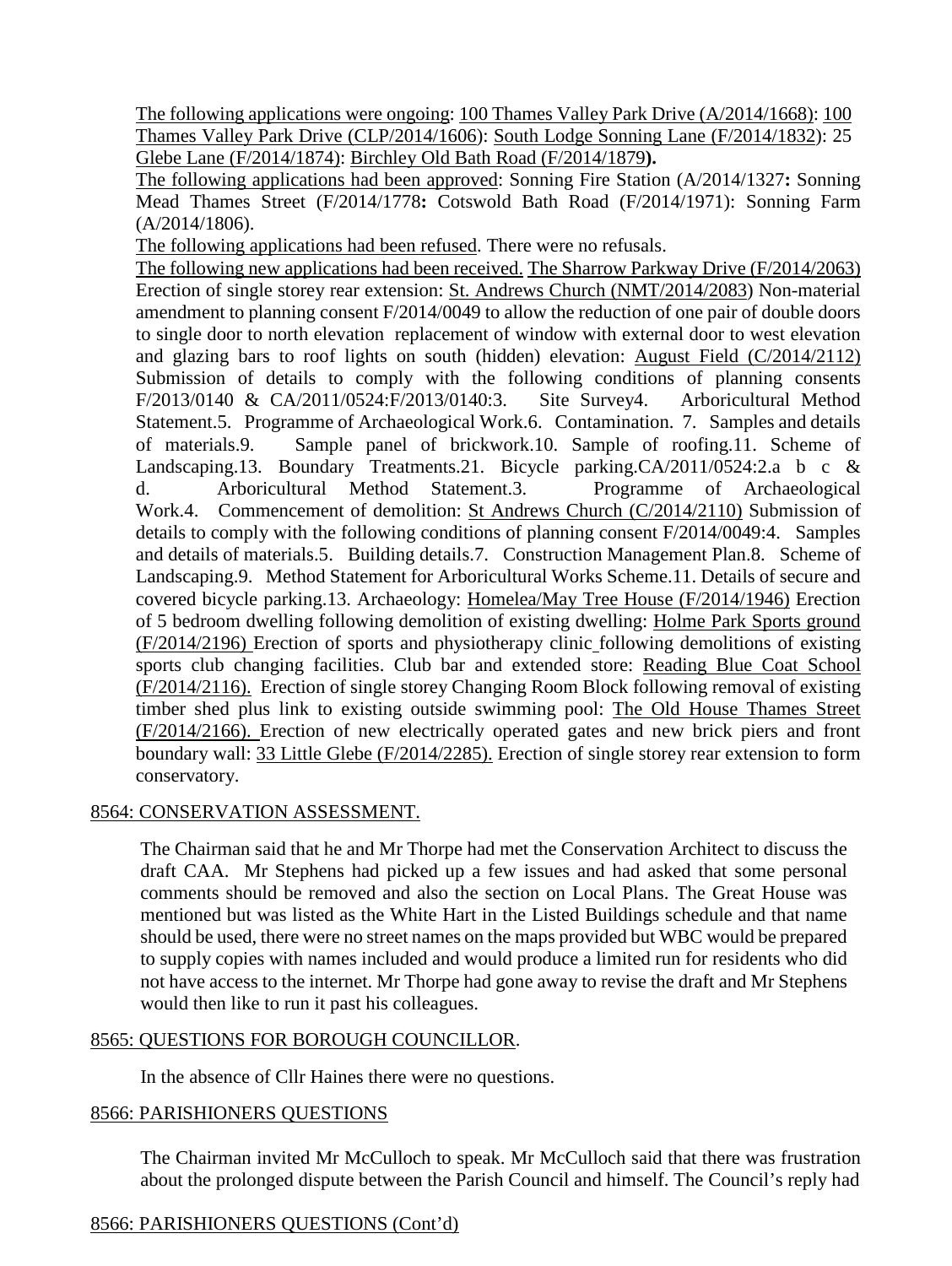not been satisfactory but, if the Council withdrew their threat to send his e-mail to the ICO, the matter would be at an end. Mr Fisher said that everyone would like to see an end to the matter and Mr Runnalls agreed. The Chairman said that the Council were agreed not to send the email as part of the closed case and Mr McCulloch accepted this. Mr Farnese asked if the Clerk had spoken to the ICO. The Clerk said that the ICO had confirmed that, if a case were underway, any correspondence the Council wished to use in relation to that case could be sent to them in an unedited form. Mr McCulloch said that this was hypothetical, as no such case was currently underway.

### 8567: WEB SITE.

The Clerk said that all Councillors needed to confirm that they were happy with the web site and in particular to agree the Aims and Objectives that Mrs Hicks had drawn up. The Chairman said that the web site was excellent and proposed adopting the Aims and Objectives and this was unanimously agreed. The site would be ready to launch by the end of the month. The Chairman proposed that all members of the web site team be invited to the December meeting so they could be thanked personally.

### 8568: FINANCE.

- a) Report. The Clerk had prepared a report which was noted. Mr Farnese asked about quotes for the water generated on the field and the Chairman said that this would be available on 10 November. Mr Fisher asked if the Council were satisfied that the proposed water management scheme would work. The Chairman said that a similar scheme had been successfully installed at Harpsden Cricket Club and Mr Collier intended to put a pipe under the car park so any residual water would drain into the Pound. Mr Fisher asked how deep the water in the 'dip' would be. The Chairman said it would be quite shallow and no higher than the top of the mown grass as most of it would flow away
- b) Draft 2015/16 Budget. The Clerk would send a copy of the 2014/15 budget to Mr Hargrave who would be pleased to put a draft budget together to present at the December meeting. Mr Farnese asked if new street lights could be included and Mr Fisher said that Mr Wynne-Jones had cut back his hedge, at some expense, but the light was still in shadow. Mr Evans asked if something could be included for Neighbourhood Watch.
- c) Payment of Accounts (October)

This item would be held over to the December meeting as no hard copy was available.

# 8569: PROPOSALS FOR QUEENS JUBILEE.

Mr Fisher and Mr Hargrave were continuing to seek further contributions for the lighting.

#### 8570: HIGHWAYS.

Mr Evans asked if the Pearson Road bus shelter had been repaired and the Chairman agreed to check. Mr Evans said that the Playhatch Road repairs had been completed however the bridge traffic lights were out of sequence and this was affecting traffic flows. Oxon CC had done some extensive work to the ditches along-side the Playhatch Road and had built up the rum off from the road as it went over the small bridge. It remained to be seen if the repairs would work if the road flooded. The damaged bollards at the Pearson Road Pound Lane junction had been replaced.

#### 8571: RECREATION AND ENVIRONMENT W.G.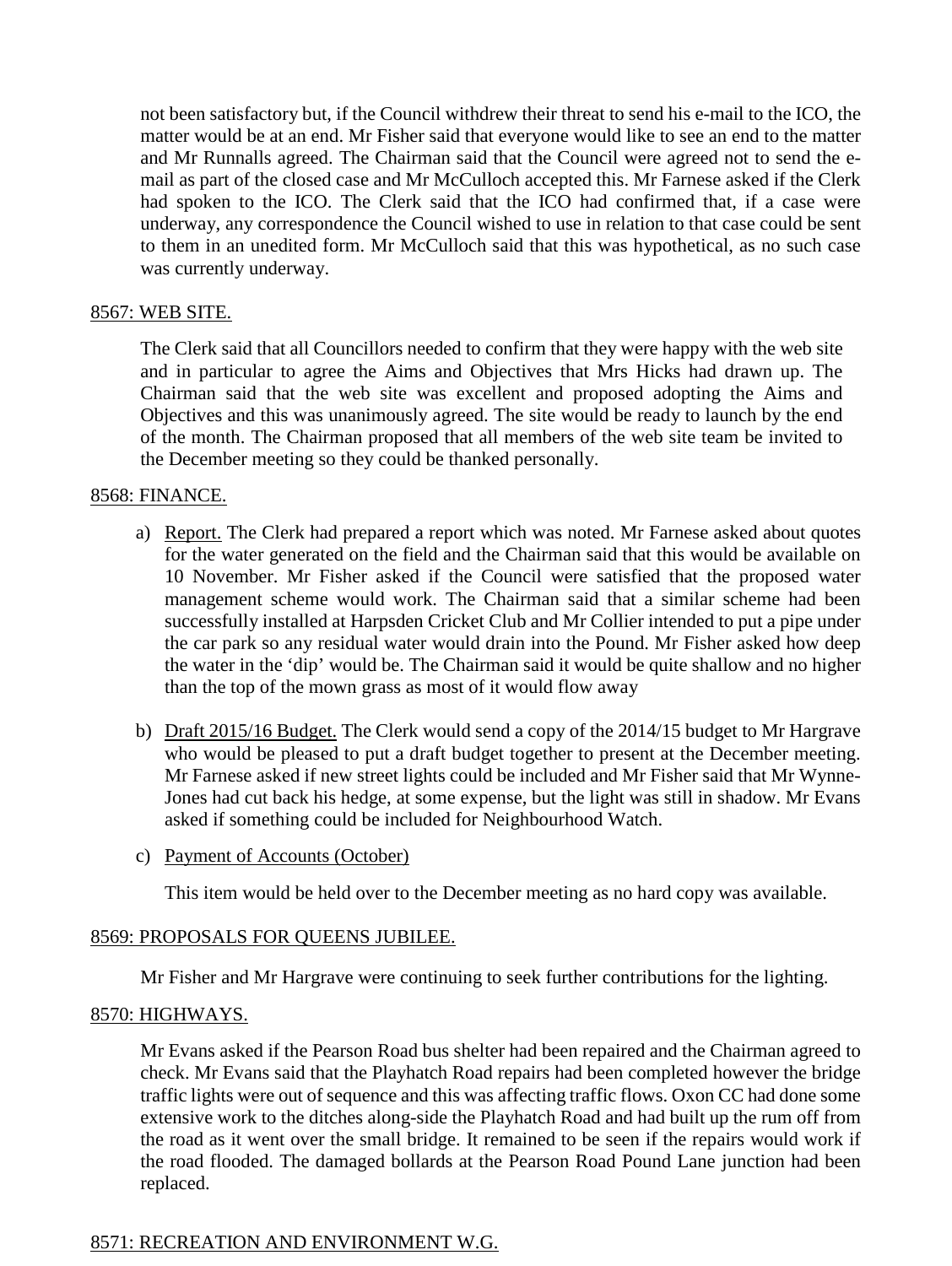a) Report. Mrs Pownall said that repairs to the safety surface had been carried out satisfactorily and the invoice could be paid. Mrs Pownall had nominated two children from Sonning Primary School for the WBC Sports Awards, one was excellent at gymnastics and the other a good badminton player. Neither had been successful but they had been invited to the awards ceremony. Mr Farnese said that he would look at the lock on the main gates which was faulty. Quotes for the Beech Trees and Water Management were not yet to hand.

Mrs Pownall said that one or two additional items were still outstanding (date of the Litter Pick) for inclusion in the Newsletter. Mr Fisher would revise his piece as parts were now out of date.

- b) Safety Checks. Mr Farnese said that he had checked the playground and asked if a larger sign could be installed next to the outdoor exercise machines. The Chairman said that he was in the process of doing this.
- c) SCC Scoreboard. The Chairman invited Mr Travers (Chairman SCC) to speak. Mr Travers said that the idea of a storage facility for the scoreboard had been brought to the Council in 2013 and the Council had asked to see plans, which were provided at the October meeting. The Chairman said the main questions were whether the store would be in scale with its surroundings and if it would be visually acceptable. Mr Travers said the store would have a wooden frame and be built in brickwork and cladded similar to the gazebo or the pavilion. The Chairman said there was some confusion over the size, why was it 10ft high when the scoreboard was only 7ft. Mr Travers said that he would look at this. The store would be 2ft wide with lockable doors on the front and shutters. The ideal position would be opposite the pavilion near Beech Lodge and, as the scoreboard was electrically operated (with a battery backup), an electric supply would need to be run from the pavilion. A 'worm' would be used to install this with a minimum of ground disturbance. Mr Fisher said that he was concerned about the position as it was slightly darker in that area. Mr Farnese said that he didn't like the idea of another piece of equipment being installed on the field and he didn't want the area to become a 'cricket' field and he had concerns that the footballers would want something next. The Chairman said that SPC would have to deal with individual requests. Mr Evans said that, if it could be done in keeping with the area and maintained to a high standards he would like to support. Mr Travers said that planning permission would be required and hoped that the project would be completed by summer 2015. Mr Travers said that they now had 250 members and a good proportion of players were from the Charvil/Sonning area. Mr Hargrave asked if it was in the Conservation Area and, as it was, Mr Travers agreed that SCC would discuss with Mr Stephens the Conservation Architect. It was agreed that SCC should progress this and submit a planning application to WBC

# 8572: TECHNICAL SERVICES.

- a) Safety Checks. Mr Farnese said that these had been carried out.
- b) Request from Great House. The Chairman said that there were still holes in the hedge and Mr Farnese said that people were walking through the trees.
- c) Condition of Allotments. Mr Farnese said that there had been some improvement but there was a lot of rubbish. The Chairman would take a look.
- d) Mr Farnese suggested that the shrubs on the riverside of the Wharf should be cut back as they were spreading and would eventually block the view.